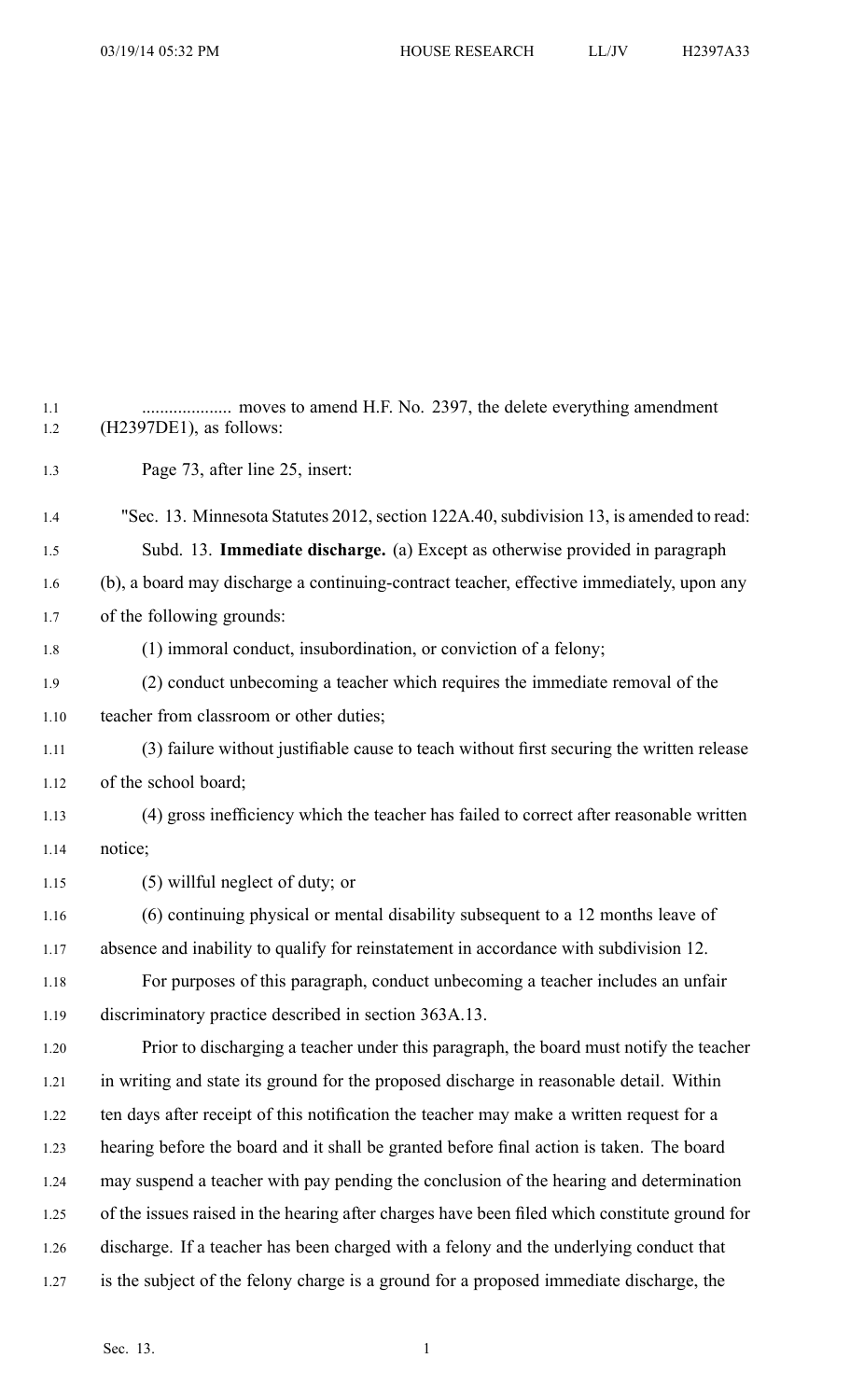2.1 suspension pending the conclusion of the hearing and determination of the issues may be 2.2 without pay. If <sup>a</sup> hearing under this paragraph is held, the board must reimburse the teacher 2.3 for any salary or compensation withheld if the final decision of the board or the arbitrator 2.4 does not result in <sup>a</sup> penalty to or suspension, termination, or discharge of the teacher. 2.5 (b) A board must discharge <sup>a</sup> continuing-contract teacher, effective immediately, 2.6 upon receipt of notice under section 122A.20, subdivision 1, paragraph (b), that the 2.7 teacher's license has been revoked due to <sup>a</sup> conviction for child abuse or sexual abuse. 2.8 (c) When <sup>a</sup> teacher is discharged under paragraph (b) or when the commissioner 2.9 makes <sup>a</sup> final determination of child maltreatment involving <sup>a</sup> teacher under section 2.10 626.556, subdivision 11, the school principal or other person having administrative 2.11 control of the school must include in the teacher's employment record the information 2.12 contained in the record of the disciplinary action or the final maltreatment determination, 2.13 consistent with the definition of public data under section 13.41, subdivision 5, and must 2.14 provide the Board of Teaching and the licensing division at the department with the 2.15 necessary and relevant information to enable the Board of Teaching and the department's 2.16 licensing division to fulfill their statutory and administrative duties related to issuing, 2.17 renewing, suspending, or revoking <sup>a</sup> teacher's license. Information received by the Board 2.18 of Teaching or the licensing division at the department under this paragraph is governed 2.19 by section 13.41 or other applicable law governing data of the receiving entity. In addition 2.20 to the background check required under section 123B.03, <sup>a</sup> school board or other school 2.21 hiring authority must contact the Board of Teaching and the department to determine 2.22 whether the teacher's license has been suspended or revoked, consistent with the discharge

- 2.23 and final maltreatment determinations identified in this paragraph.
- 

2.24 **EFFECTIVE DATE.** This section is effective the day following final enactment.

2.25 Sec. 14. Minnesota Statutes 2012, section 122A.41, subdivision 6, is amended to read: 2.26 Subd. 6. **Grounds for discharge or demotion.** (a) Except as otherwise provided 2.27 in paragraph (b), causes for the discharge or demotion of <sup>a</sup> teacher either during or after 2.28 the probationary period must be:

2.29 (1) immoral character, conduct unbecoming <sup>a</sup> teacher, or insubordination; 2.30 (2) failure without justifiable cause to teach without first securing the written release 2.31 of the school board having the care, management, or control of the school in which the

2.32 teacher is employed;

2.33 (3) inefficiency in teaching or in the managemen<sup>t</sup> of <sup>a</sup> school, consistent with 2.34 subdivision 5, paragraph (b);